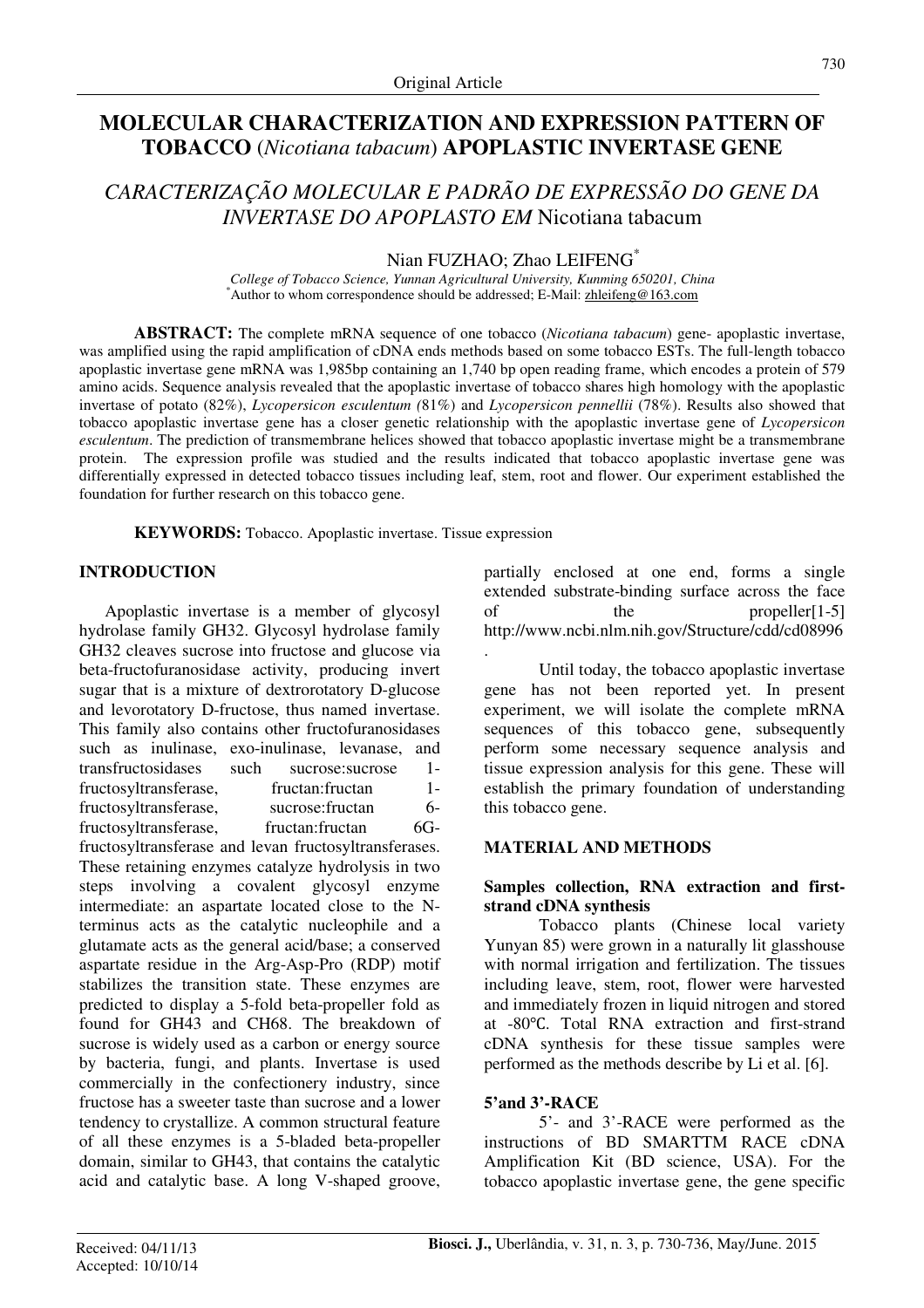Molecular characterization… Solution and the set of the set of the FUZHAO, N. LEIFENG, Z.

primers (GSPs) were designed based on the coding sequence information from wine grape apoplastic invertasegene and its highly homologous tobacco EST sequence: FG186035. 5'-RACE GSP: 5'- ATGTCACTTCAACATCAGCCTGTGC-3' 3'-RACE GSP: 5'-TTAAAGGAATCACACCTGCACAGGC-3'.

RACE touchdown PCRs were carried out with 5 cycles of 94°C 30 sec and 72 °C 3 min, followed by 5 cycles of 94°C 30 sec, 65°C 30 sec and 72 °C 3 min, finally with 25 cycles of 94°C 30 sec, 67°C 30 sec , 72°C 3 min to terminate reaction. These RACE PCR products were then cloned into PMD18-T vector (TaKaRa, China) and sequenced bidirectionally with the commercial fluorometric method. At least five independent clones were sequenced for each PCR product.

## **Quantitative real time PCR (qRT-PCR) for tissue expression profile analysis**

qRT-PCR for evaluating the level of mRNA for apoplastic invertase gene was performed on the ABI Prism 7300 Sequence Detection Systems (Applied Biosystems, Foster City, CA, USA). PCR reactions for each sample were carried out in 25µl reaction volume containing 1µl SYBR Green realtime PCR Master Mix, 100 ng cDNA template and 200 nM each primer. Conditions for real-time PCR were: an initial denaturation at 95 °C for 3 min, 40 cycles of 95 °C for 15 s, 56°C (optimal annealing temperature for each specific primer) for  $15 \text{ s}$ (Table 1), 72°C for 20 s. For each sample, reactions were set up in triplicate to ensure the reproducibility of the results. The gene relative expression levels were quantified relative to the expression of the reference gene, actin (GenBank Accession No. GO339768), by employing the  $2^{-\Delta\Delta Ct}$  value model [7].

|  |  |  |  | Table 1. qRT-PCR primers for tobacco apoplastic invertase, actin genes and annealing temperature |
|--|--|--|--|--------------------------------------------------------------------------------------------------|
|  |  |  |  |                                                                                                  |

| Gene                 | Primer sequence                                                             | $Ta/{}^{\circ}C$ | Length/(bp) |
|----------------------|-----------------------------------------------------------------------------|------------------|-------------|
| apoplastic invertase | Forward: 5'- CTGCCTTGTCCAAACTTGC3'<br>Reverse: 5' - CGGATATTATGCCCGATGA-3'  | 56               | 255         |
| Actin                | Forward :5' - CCATTCTTCGTTTGGACCTT -3'<br>Reverse: 5'-TTCTGGGCAACGGAACCT-3' | 56               | 257         |

#### **Sequence analysis**

The cDNA sequence prediction was conducted using GenScan software (http://genes.mit.edu/GENSCAN.html). The protein prediction and analysis were performed using the

Conserved Domain Architecture Retrieval Tool of BLAST at the National Center for Biotechnology Information(NCBI) server (http://www.ncbi.nlm.nih.gov/BLAST) and the Clustalw software (http://www.ebi.ac.uk/clustalw).

# **RESULTS AND DISCUSSION**

#### **RACE results for tobacco apoplastic invertase gene**

For tobacco apoplastic invertase gene, through 5'-RACE, one PCR product of 1,292bp was obtained. The 3'-RACE product was 735bp. These products were then cloned to T-vector and sequenced. Taken together, a 1,985 bp cDNA complete sequence was finally obtained (**Figure 1**).



**Figure 1.** RACE results for tobacco apoplastic invertase gene. M DL2000 DNA markers; 1, 3'-RACE product for tobacco apoplastic invertase gene; 2 , 5'-RACE product for tobacco apoplastic invertase gene.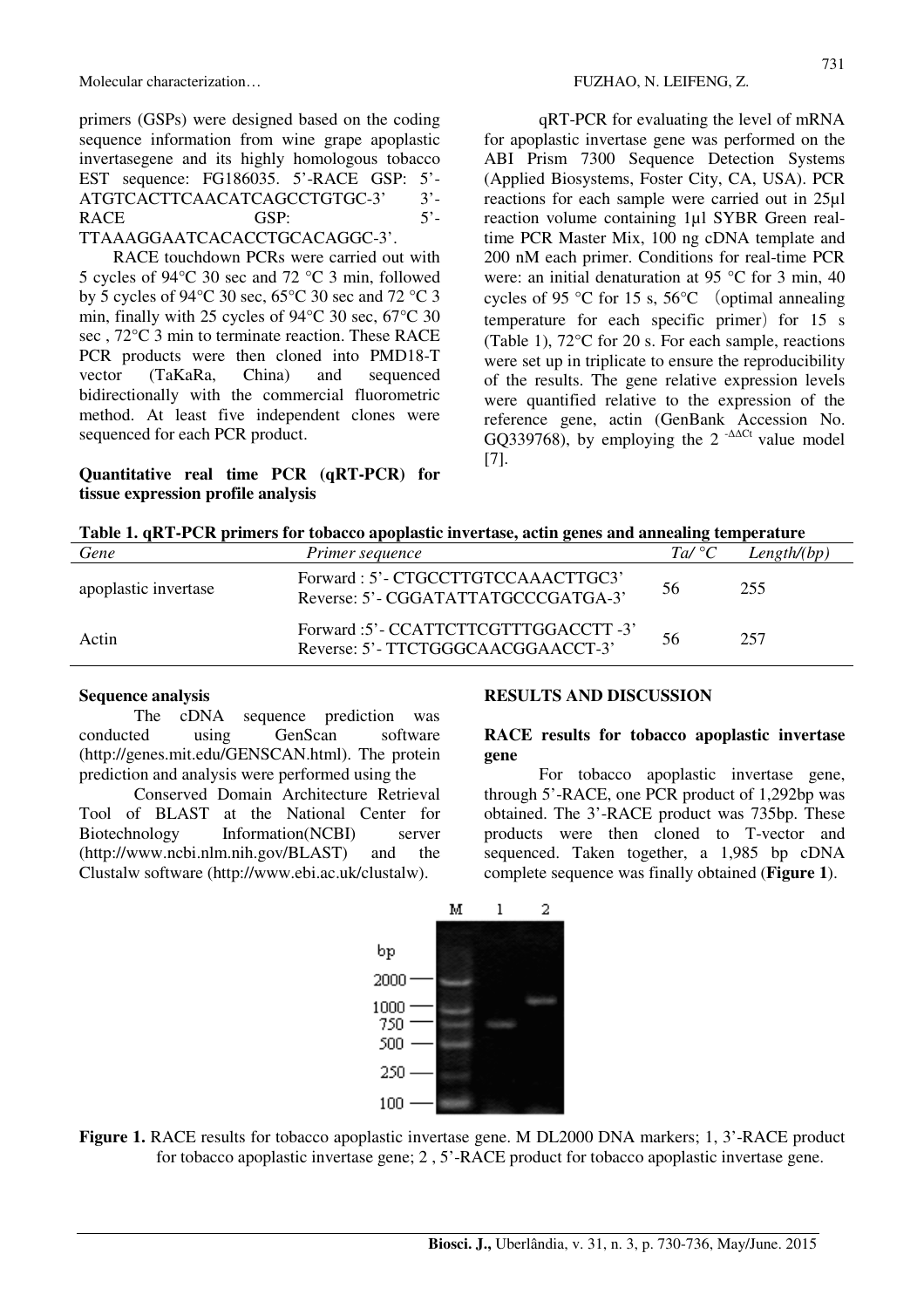#### **Sequence analysis**

These cDNA nucleotide sequence analysis using the BLAST software at NCBI server (http://www.ncbi.nlm.nih.gov/BLAST) revealed that this gene was not homologous to any of the known tobacco gene and it was then deposited into the Genbank database (Accession number: KF308284).

The sequence prediction was carried out using the GenScan software and results showed that the 1,985-bp cDNA sequence represents one single gene which encodes 579amino acids. The theoretical isoelectric point (pI) and molecular weight (Mw) of the deduced proteins of these three tobacco genes were also computed using the Compute pI/Mw Tool (http://www.expasy.org/tools/pi\_tool.html). The pI of tobacco apoplastic invertaseis 8.87. The molecular weight of this putative protein is 65971.09.

| TTCCTTCAGTTTCTTTCTCCACACTCACAAAAATTAAGGAAAAAGAAAAAACAAAAAG <mark>ATG</mark> GAGTTTTTTTAAGAAAAGCTCTTCTCTTTGGGAT<br>E.<br>$\mathbf{F}$<br>F<br>K K<br>s<br>s<br>s<br>I.<br>M.<br>n |
|----------------------------------------------------------------------------------------------------------------------------------------------------------------------------------|
| ACTTTTGCA ATTTCC TTAGTTA GTTTCA TTGTAG TTTTTCC GAATAT TAATGGA GTGTTT GGTTCC CACAAAG TTTATATAGACTTACAA                                                                            |
| s<br>F<br>V F<br>P.<br>N<br>NGV<br>т<br>т<br>s<br>I.<br>T<br>v.<br>T.<br>F<br>s<br>G<br>н<br>к<br>п                                                                              |
| TETTEAAGT GETGTT AATGTEA AAAATGTEEAEAGAAETGGTTTEEATTTEAAEEAEEA AAGEAT TGGATEA ATGETEEAATGT ATTAE                                                                                 |
| н<br>R<br>т<br>F<br>H<br>F<br>P<br>P<br>P<br>Y<br>s<br>s<br>S<br>Ν<br>v<br>К<br>N<br>v<br>G.<br>Q<br>к<br>н<br>Υ<br>т<br>м                                                       |
| AATGGAATC TATCAT CTATTCT ATCAAT ACAATC CAAAAGG ATCAGT TTGGGGT AATATT GTTTGG GCTCATT CAGTTT CAAAAG ATTTG                                                                          |
| Y<br>N<br>- P<br>к<br>s<br>ν.<br>w<br>G<br>N<br>V<br>W<br>Y<br>G.<br>Ι<br>н<br>s<br>S<br>N<br>G<br>Ι<br>F<br>Q<br>К                                                              |
| TTAGAGCCTGCAATTTATCCATCTAAAAAATTTGACAAATATGGAACATGGTCTGGATCAGCAACCATTCTCCCT<br><b>ATTAATTGG ATTCAT</b>                                                                           |
| P<br>s<br>F<br>Y<br>W<br>E<br>P<br>т<br>Y<br>K<br>К<br>D<br>к<br>G<br>S<br>G<br>s<br>P<br>Ν<br>т<br>н<br>A<br>т<br>т<br>Ι<br>т                                                   |
| AGTAACAAGCCCATTATTTTATATACTGGACTAGTAGATTCCAATAAAACCCAAGTCCAAAATTACGCCGTCCCCCCAACTTATCCGAT                                                                                        |
| s<br>s<br>Y<br>ν<br>D<br>N<br>К<br>0<br>ν<br>0<br>N<br>Y<br>v<br>P<br>т<br>G<br>L<br>т<br>А<br>D                                                                                 |
| CCATATCTCCGTGAATGGATCAAGCCCGATAACAACCCGTTAATCGTCCCCGATATCAGTATCAACAAGACCCAATTTCGCGACCCGACA                                                                                       |
| P<br>s<br>R<br>W<br>P<br>N<br>N<br>I.<br>т<br>v.<br>P<br>Ð<br>T.<br>т<br>N<br>К<br>F<br>P<br>P.<br>Y<br>E<br>т<br>К<br>n<br>т<br>Q<br>R<br>D.<br>т<br>Ι.                         |
| ACAGCTTGGATGGGCAAAGATGGTCATTGGAGAATTATAATGGGAAGTTTGAGAAAAAAGAGGGGATTGGCAATAATGTATAGAAGTAAG                                                                                       |
| G<br>W<br>М<br>G.<br>s<br>$\mathbf{I}$ .<br>R<br>К<br>к<br>R<br>G<br>т<br>М<br>G<br>к<br>n<br>н<br>R<br>I<br>T.<br>L<br>A<br>к<br>т<br>R                                         |
| <b>TCCCTGTATCA</b>                                                                                                                                                               |
| s<br>E<br>s<br>F<br>т<br>к<br>к<br>н<br>P<br>L H<br>т<br>N<br>т<br>G<br>N<br>w<br>C<br>P<br>F<br>F<br>P<br>n<br>м<br>R<br>W.<br>A<br>A.<br>n                                     |
| TTACAAGGT ACAAAT GGTTTAG ATAAAT ATGGTG AAGATTC TAAGTACGT ACTT AAAAAT AGTATG GATCTTACTAGGT TTGAGT ACTAT                                                                           |
| s<br>к<br>s<br>G<br>n<br>к<br>Υ<br>G<br>Е<br>n<br>к<br>Y<br>v<br>Т.<br>N<br>М<br>Т.<br>n<br>R                                                                                    |
| ACTGTTGGT ACGTAC GATATTA AAAAAG ACAGGT ATATTCC AGATAA CACTTCG GTTGAT AGTTGG AAGGGATTGAGACTTGACT ATGGA                                                                            |
| v.<br>к<br>R<br>Y.<br>I<br>P.<br>D<br>N<br>Т<br>s<br>v.<br>D<br>s<br>ж<br>K<br>G<br>т<br>G<br>т<br>Y<br>n<br>т<br>К<br>D<br>G<br>R<br>I.<br>D<br>Y                               |
| AATTTCTACGCATCTAAATCATTTTATGATCCTAGCAAGAATCGAAGAGTTACTTGGGGTTGGGCTAACGAATCGGATATTATGCCCGAT                                                                                       |
| s<br>N<br>R<br>W.<br>w<br>Е<br>К<br>s<br>F<br>Y<br>D<br>P<br>к<br>R<br>v.<br>т<br>G<br>A<br>N<br>s<br>N<br>Y<br>A<br>s<br>n<br>т<br>M<br>P<br>D                                  |
| GATGATATT AAAAAAGGATGGGCTGGAATTCAACTAATTCCACGTAAATTATGGCTCGACCCTAGTGGTAAACAATTGGTTCAATGGCCT                                                                                      |
| 9 L I<br>P.<br>R<br>- W<br>D<br>P.<br>s<br>к<br>К<br>G<br>W<br>G<br>$\mathbf{I}$<br>K L<br>L<br>G.<br>к<br>o<br>P<br>n.<br>n<br>Τ.<br>A<br>I.<br>v<br>o<br>w                     |
| GTCGAAGAATTAGAA ACTCTAA GAAAAC AAAAGTTCCAATT GAGCAACAAGAAGTTGAAC AATGGA GAAATGGTTGAGGTTAAAG GAATC                                                                                |
| S<br>R<br>0<br>К<br>F<br>0<br>N<br>к<br>к<br>L<br>N<br>N<br>G<br>E<br>E.<br>E<br>E<br>К<br>L<br>E<br>К<br>Ι                                                                      |
| ACACCTGCACAGGCTGATGTTGAAGTGACATTCTCTTTCGCAAGTTTGGACAAGGCAGAGCCATTTGATCCTAATTGGACTGATCTTTAT                                                                                       |
| s<br>F<br>s<br>n.<br>к<br>E<br>P<br>F<br>Y<br>т<br>P<br>0<br>A<br>D<br>v.<br>E.<br>v<br>т<br>F<br>A<br>Т.<br>A<br>n.<br>P<br>W.<br>т<br>n.<br>I.<br>A<br>N                       |
| GEAEAAGAT GTTTGT GEAATTA AGGGTT EAACTGTTEAAGG AGGGET TGGGEEATTTGGT ATTGEA AEATTGGETTETE AAAACT TGGAA                                                                             |
| s<br>0<br>G G<br>G.<br>$\mathbb{P}$<br>F<br>s<br>v<br>C<br>A<br>Ι<br>К<br>G<br>т<br>v.<br>L<br>G<br>I<br>A<br>L<br>Q<br>Е<br>o<br>n<br>т<br>A<br>Ν<br>Т.<br>A                    |
| GAAT AC ACACCTGTT TTCTTTA GAGTTT TCAAAGCACAACA AAATTA CAAAGTT CTCATGTGCTCT GATGCCACAAGGT CAACTC TTAAG                                                                            |
| N<br>Y.<br>K V<br>s<br>F<br>к<br>AO<br>9.<br>L.<br>- M<br>c.<br>R<br>s<br>к<br>E.<br>т<br>P<br>F<br>F<br>R<br>v.<br>n<br>А                                                       |
|                                                                                                                                                                                  |
| Y<br>Υ<br>к<br>P<br>S<br>F<br>G<br>v<br>n<br>v<br>D.<br>L<br>A<br>n<br>к<br>к<br>R<br>n<br>N<br>E<br>A<br>Ι                                                                      |
| AATTE AGT AGT GGAG AGT TTTG GTGETG GTGGAA AAAE ATG EAT AAE ATE AAGA GTTTAT EE AAE ATTGGE AATTTATG AE AAGGE AEAT                                                                  |
| G<br>к<br>т<br>c<br>I<br>т<br>s<br>R<br>Y<br>P<br>н<br>N<br>s<br>v<br>v<br>s<br>F<br>G<br>A<br>G<br>v<br>т<br>Y<br>Ð<br>к                                                        |
|                                                                                                                                                                                  |
| TTATTTGCCTTTAACAATGGTACGGAGCCAATTACAATTGAGACTCTAGATGCATGGAGTATGGGTAATGCTAAGATAGAA <mark>TAA</mark> AAAGTTGG                                                                      |
| Е<br>- P<br>т<br>I E<br>т<br>L D<br>ж<br>s<br>Е<br>L F<br>A.<br>F<br>N<br>NG<br>т<br>I.<br>A.<br>M.<br>G<br>N<br>A<br>К<br>I<br>- *                                              |
| GAGAAAACTATCACAAAAGGGGGAAAATATAAGAATTTGATGGACATGGGAGTTTGTCGCTAGATATGATTGTTACAACTCTATTGTGCCAA                                                                                     |
|                                                                                                                                                                                  |

**Figure 2.** The complete mRNA of tobacco apoplastic invertase gene and its encoding amino acids ﹡**indicates the stop codon.** 

Further BLAST analysis of this protein revealed that tobacco apoplastic invertase shares high homology with the apoplastic invertase of potato (Accession number: AEV46317, 82%), lycopersicon esculentum (Accession number: AAO45698, 81%) and lycopersicon pennellii (Accesession number: CAB85898, 78%) (Figure 3). Its conserved domains was identified as GH32 B Fructosidase(Glycosyl hydrolase family 32, beta-fructosidase) (Figure 4).

The 3-D structural evidence of the putative conserved domain is also presented in Figure 5.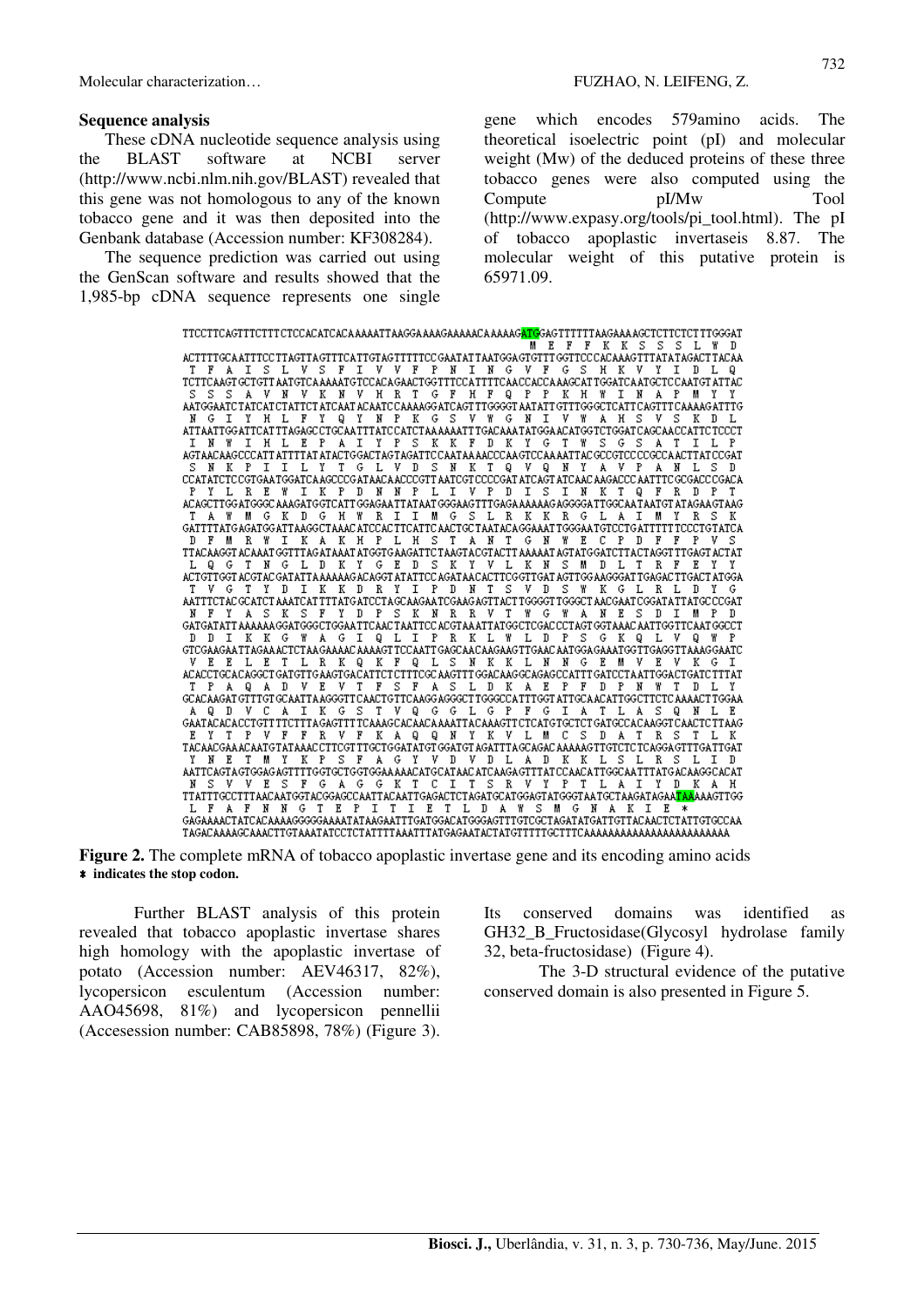| Common tobacco          | MEFFKKSSSLWDTFAISLVSFIVVFPNINGVFGSHKVYIDLQSSSAVNVK                                              |
|-------------------------|-------------------------------------------------------------------------------------------------|
| Potato                  | ---MDYSSNSRWALPVILVCFFIVLLSNNVVFASHKVFIHLQSQNAVNVQ                                              |
| Lycopersicon esculentum | -MDYSSNKSSRWALPVILVCFFVILLSNNVVFASHKVFIHLQSQNAVNVH                                              |
|                         | -MELFMKNSSLWGLKFYLFCLFIVLLNINRVFASHNIFLDLQSSSAISVK                                              |
| Lycopersicon pennellii  |                                                                                                 |
|                         | i di luo muudododododom mmummad mmedametrismo est.                                              |
|                         |                                                                                                 |
| Common tobacco          | NVHRTGFHFQPPKHWIN---APMYYNGIYHLFYQYNPKGSVWGNIVWAHS                                              |
| Potato                  | TVHRTGYHFQPEKHWINDPNAPMYFNGVYHLFYQYNPNGSVWGNIVWAHS                                              |
| Lycopersicon esculentum | TVHRTGYHFQPEKHWINDPNAPMYFNGVYHLFYQYNPNGSVWGNIVWAHS                                              |
| Lycopersicon pennellii  | NVHRTRFHFQPPKHWINDPNAPMYYNGVYHLFYQYNPKGSVWGNIIWAHS                                              |
|                         |                                                                                                 |
|                         |                                                                                                 |
| Common tobacco          | VSKDLINWIHLEPAIYPSKKFDKYGTWSGSATILPSNKPIILYTGLVDSN                                              |
| Potato                  | VSKDLINWINLEPAIYPSKPFDQFGTWSGSATILPGNKPVILYTGIVDAN                                              |
| Lycopersicon esculentum | VSKDLINWINLEPAIYPSKPFDQFGTWSGSATILPGNKPVILYTGIIDAN                                              |
|                         | VSKDLINWIHLEPAIYPSKKFDKYGTWSGSSTILPNNKPVIIYTGVVDSY                                              |
| Lycopersicon pennellii  |                                                                                                 |
|                         |                                                                                                 |
| Common tobacco          | KTQVQNYAVPANLSDPYLREWIKPDNNPLIVPDISINKTQFRDPTTAWMG                                              |
|                         |                                                                                                 |
| Potato                  | OTOVONYAIPANVSDPYLREWIKPDNNPLIVADDSINKTKFRDPTTAWMG                                              |
| Lycopersicon esculentum | QTQVQNYAIPANLSDPYLREWIKPDNNPLIIADESINKTKFRDPTTAWMG                                              |
| Lycopersicon pennellii  | NNQVQNYAIPANLSDPFLRKWIKPNNNPLIVPDNSINRTEFRDPTTAWMG                                              |
|                         |                                                                                                 |
|                         |                                                                                                 |
| Common tobacco          | KDGHWRIIMGSLRKK-RGLAIMYRSKDFMRWIKAKHPLHSTANTGNWECP                                              |
| Potato                  | KDGHWRIVMGSLRKHSRGLAIMYRSKDFMKWVKAKHPLHSTNGTGNWECP                                              |
| Lycopersicon esculentum | KDGHWRIVMGSLRKHSRGLAIMYRSKDFMKWVKAKHPLHSTNGTGNWECP                                              |
| Lycopersicon pennellii  | QDGLWRILIGSMRKHR-GMALLYRSRDFMKWIKAQHPLHSSTNTGNWECP                                              |
|                         | taa aadtimatada aat tidatimadadada taatadadada aadadada                                         |
|                         |                                                                                                 |
| Common tobacco          | DFFPVSLQGTNGLDKYG--EDSKYVLKNSMDLTRFEYYTVGTYDIKKDRY                                              |
| Potato                  | DFFPVALKGTNGIDQYG--EEYKYVLKNSMDLTRFEYYTLGKYDTKKDRY                                              |
|                         | DFYPVSSKGTDGLDQYG--EEHKYVLKNSMDLTRFEYYTLGKYDTKKDRY                                              |
| Lycopersicon esculentum |                                                                                                 |
| Lycopersicon pennellii  | DFFPVSLNSTNGLDVSYRGKNVKYVLKNSLDVARFDYYTIGMYHTKIDRY                                              |
| Common tobacco          | **:**: *:*:*  *******:*:******** *. * ***<br>IPDNTSVDSWKGLRLDYGNFYASKSFYDPSKNRRVTWGWANESDIMPDDD |
| Potato                  | VPDVGSIDSWKGLRFDYGNFYASKTFYDTSKNRRVIWGWSNESDIFPEDD                                              |
| Lycopersicon esculentum | VPDPDSVDSLKGLRLDYGNFYASKSFYDPSKNRRVIWGWSNESDIFPEDD                                              |
| Lycopersicon pennellii  | IPNNNSIDGWKGLRIDYGNFYASKTFYDPSRNRRVIWGWSNESDVLPDDD                                              |
|                         |                                                                                                 |
|                         |                                                                                                 |
| Common tobacco          | IKKGWAGIQLIPRKLWLDPSGKQLVQWPVEELETLRKQKFQLSNKKLNNG                                              |
| Potato                  | NAKGWAGIQLIPRKVWLDPSGKQLIQWPVEELETLRTQKVQLSNKKLNNG                                              |
| Lycopersicon esculentum | NAKGWAGIQLIPRKVWLDPSGKQLVQWPVEELETLRTQKVQLSNKKMNNG                                              |
| Lycopersicon pennellii  | IKKGWAGIQGIPRQVWLDLSGKQLVQWPIEELETLRKQKVQLNNKKLSKG                                              |
|                         |                                                                                                 |
| Common tobacco          | EMVEVKGITPAQADVEVTFSFASLDKAEPFDPNWTDLYAQDVCAIKGSTV                                              |
| Potato                  | EKVEVTGITPAQADVEVTFSFASLDKAESFDSSWTDMYAQDVCGLKGADV                                              |
| Lycopersicon esculentum | EKIEVTGITPAQADVEVTFSFASLDKAESFDPKWNDMYAQDVCGLKGADV                                              |
| Lycopersicon pennellii  | EMFEVKGISASQADVEVLFSFSSLNKAEQFDPRWADLYAQDVCAIKGSTI                                              |
|                         |                                                                                                 |
|                         |                                                                                                 |
| Common tobacco          | QGGLGPFGIATLASQNLEEYTPVFFRVFKAQQNYKVLMCSDATRSTLKYN                                              |
| Potato                  | QGGLGPFGLATLATENLEENTPVFFRVFKAQQNYKVLLCSDAKRSTLKFN                                              |
| Lycopersicon esculentum | QGGLGPFGLATLATENLEENTPVFFRVFKAHQNYKVLLCSDAKRSTLKFN                                              |
| Lycopersicon pennellii  | QGGLGPFGLATLASKNLEEYTPVFFRVFKAQKNYKILMCSDARRSTMRQN                                              |
|                         | *********;****;;***** *********;;***;*;*;*;*** ***;;                                            |
| Common tobacco          | ETMYKPSFAGYVDVDLADKK-LSLRSLIDNSVVESFGAGGKTCITSRVYP                                              |
| Potato                  | ETMYKVSFAGFVDVDLADKK-LSLRSLIDNSVIESFGAGGKTCITSRVYP                                              |
| Lycopersicon esculentum | ETMYKASFAGFVDVDLADKK-LSLRSLIDNSVIETFGAGGKTCITSRVYP                                              |
| Lycopersicon pennellii  | EAMYKPSFAGYVDVDLVDMKKLSLRSLIDHSVVESFGAGGKTCITSRVYP                                              |
|                         |                                                                                                 |
|                         |                                                                                                 |
| Common tobacco          | TLAIYDKAHLFAFNNGTEPITIETLDAWSMGNAKIE-                                                           |
| Potato                  | TLAINEKAHLFAFNNGTEPITIETLDAWSMGKAKIOY                                                           |
| Lycopersicon esculentum | TLAINDEAHLFAFNNGTEPVTIESLDAWSMGKAKIQY                                                           |
| Lycopersicon pennellii  | SLAIYDNAHLFVFNNGSETITIETLNAWSMGACKMN-                                                           |

**Figure 3.** The alignment of the proteins encoded by tobacco apoplastic invertase gene and three other kinds of apoplastic invertase proteins.



**Figure 4. The putative GH32\_B\_Fructosidase domain of the protein encoded by tobacco apoplastic invertase gene**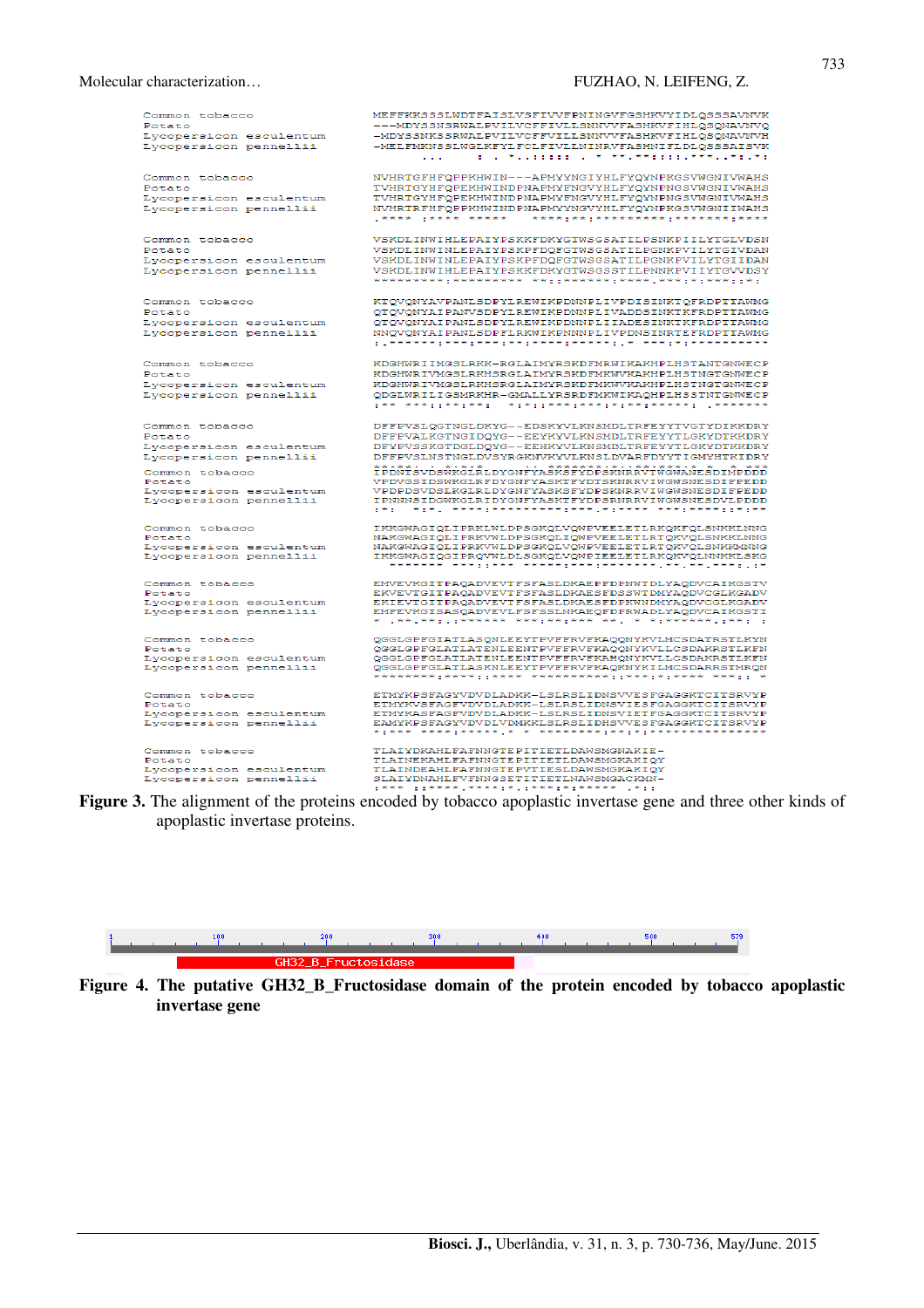

**Figure 5.** The 3-D structural evidence of the putative conserved domain of tobacco apoplastic invertase protein

The prediction of transmembrane helices in protein using the TMHMM Server v. 2.0 (http://www.cbs.dtu.dk/services/TMHMM/) showed

that tobacco apoplastic invertase protein might be a transmembrane protein (Figure 6).



Figure 6. The transmembrane protein prediction of tobacco apoplastic invertase protein

Based on the results of the alignment of different species of apoplastic invertaseproteins, a phylogenetic tree was constructed using the ClustalW software (http://www.ebi.ac.uk/clustalw), as shown in Fig.7. The phylogenetic tree analysis revealed that the tobacco apoplastic invertase gene has a closer genetic relationship with that of lycopersicon esculentum.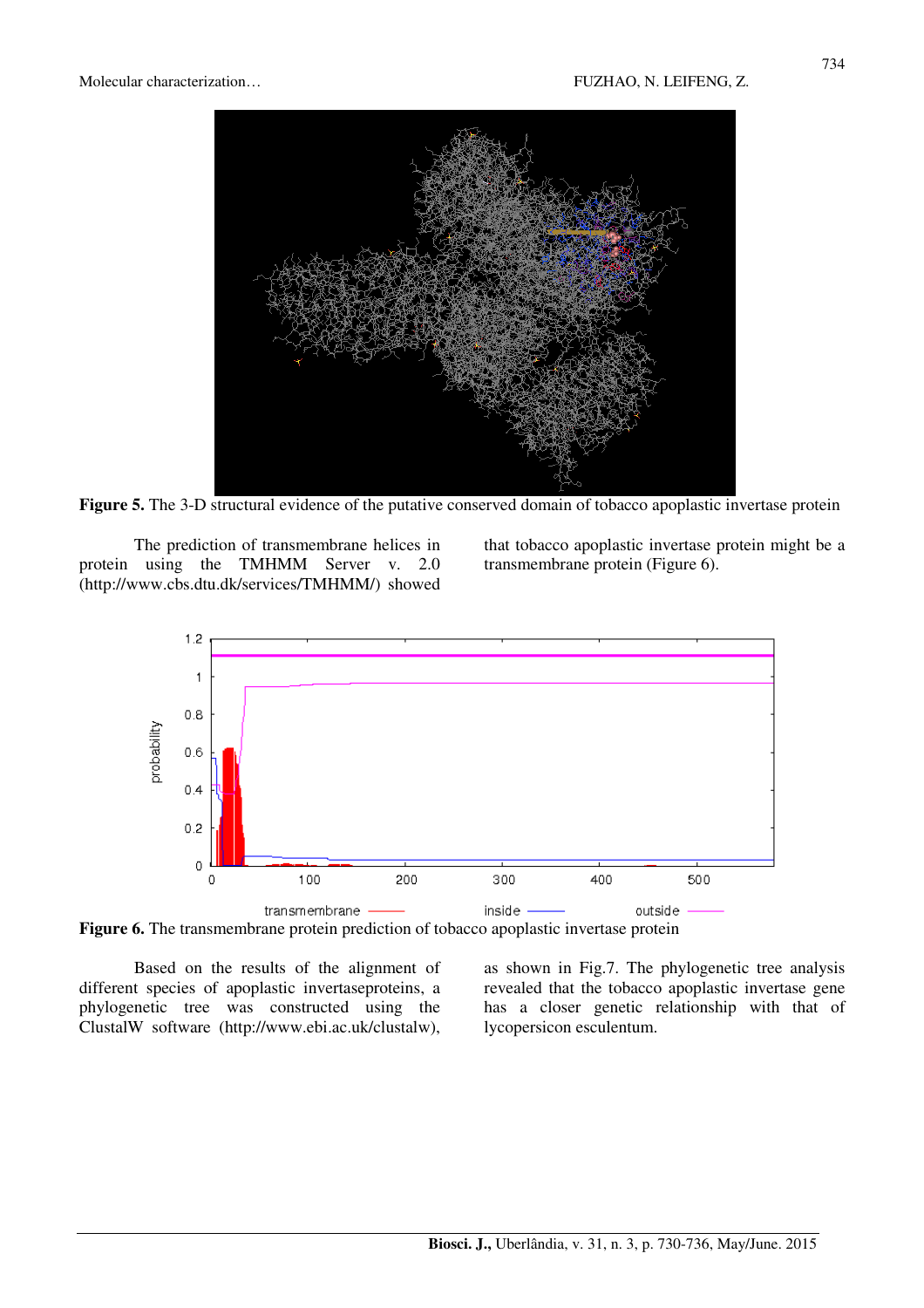

**Figure 7.** The phylogenetic tree for five kinds of apoplastic invertase genes

## **Tissue expression profile**

Tissue expression profile analysis was carried out and results revealed that the tobacco apoplastic invertase gene was highly expressed in leaf, but moderately expressed in root, stem and flower (Figure 8).



**Figure 8.** Expression analysis of apoplastic invertase gene mRNA in various tissues.

Comparative genomics research has revealed that virtually all (99%) of the proteincoding genes in humans align with homologs in mouse, and over 80% are clear 1:1 orthologs for human and mouse both belong to mammalian [8]. This extensive conservation in protein-coding regions implied that this conservation of proteincoding sequences may be expected in tobacco and lycopersicon esculentum for they are all plants. From the sequence analysis of apoplastic invertase genes, it can be seen that the coding sequences of apoplastic invertase genes were highly conserved in some plants. This implied that we can use the some plants as model organisms and isolate some tobacco genes based on the coding sequence information of these plants. Isolation of the tobacco apoplastic invertase gene in this experiment further validated that is an effective method.

The phylogenetic tree analysis revealed that the tobacco apoplastic invertase gene has a closer genetic relationship with that of lycopersicon esculentum. This implied that we can use lycopersicon esculentum as model organism to study the tobacco apoplastic invertase gene or use tobacco as model organism to study the lycopersicon esculentum apoplastic invertase gene.

From the tissue distribution analysis in our experiment it can be seen that apoplastic invertasegene was obviously differentially expressed in some tissues. The suitable explanation for this under current conditions is that at the same time those biological activities related to the mRNA expression of this gene were presented diversely in different tissues.

In conclusion, we first isolated the tobacco apoplastic invertase gene and performed necessary sequence analysis and tissue expression profile analysis. This established the primary foundation for further research on this tobacco gene.